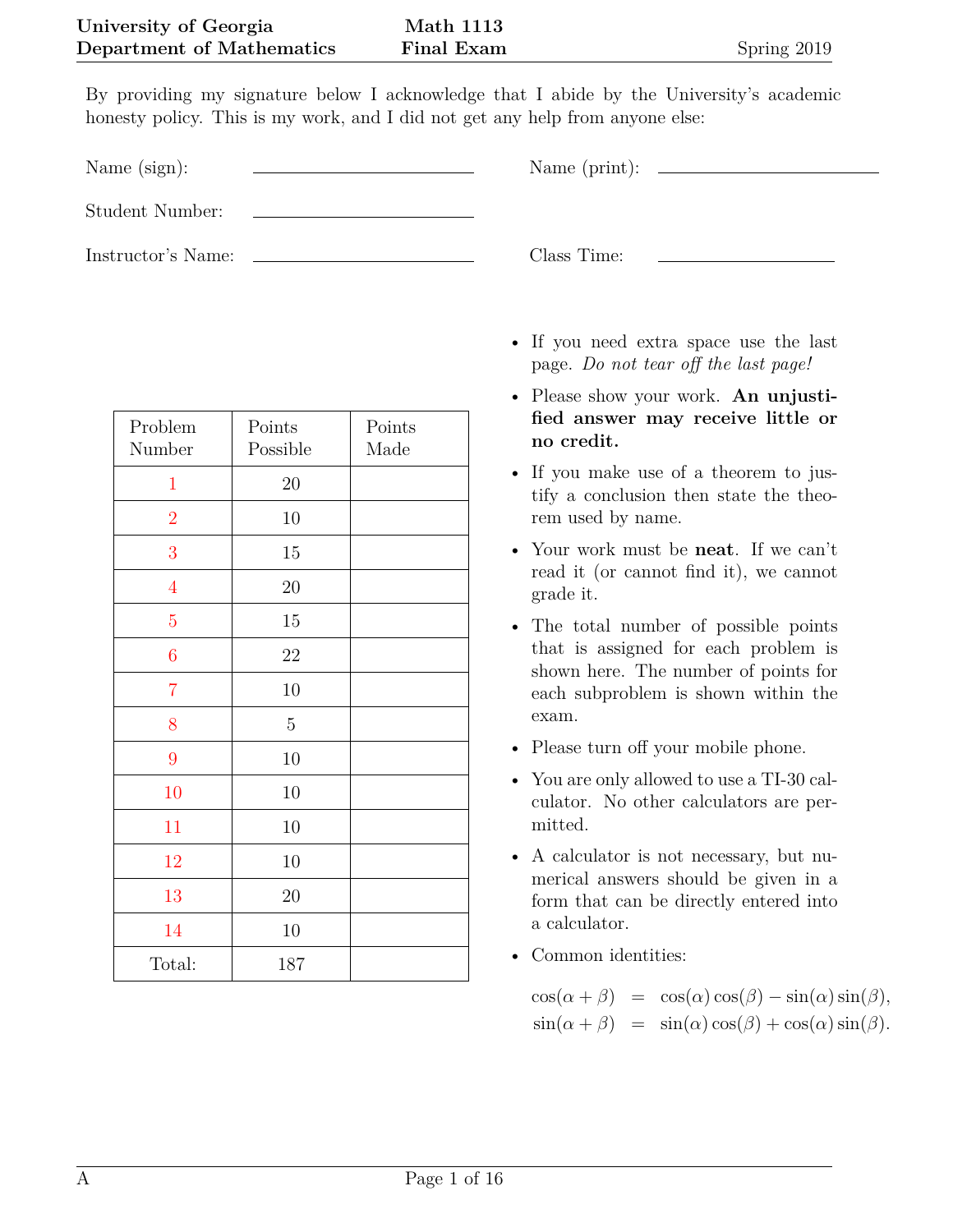- <span id="page-1-0"></span>1. Please determine all values of *x* that satisfy each equation below. Print your answer(s) in the box provided.
	- (a) [5 pts]  $\frac{1}{2}$ 3 *− x* = 5 *x* + 1

 $x =$ 

(b) [5 pts]  $\ln(x+1) + \ln(x) = 3$ 

 $x =$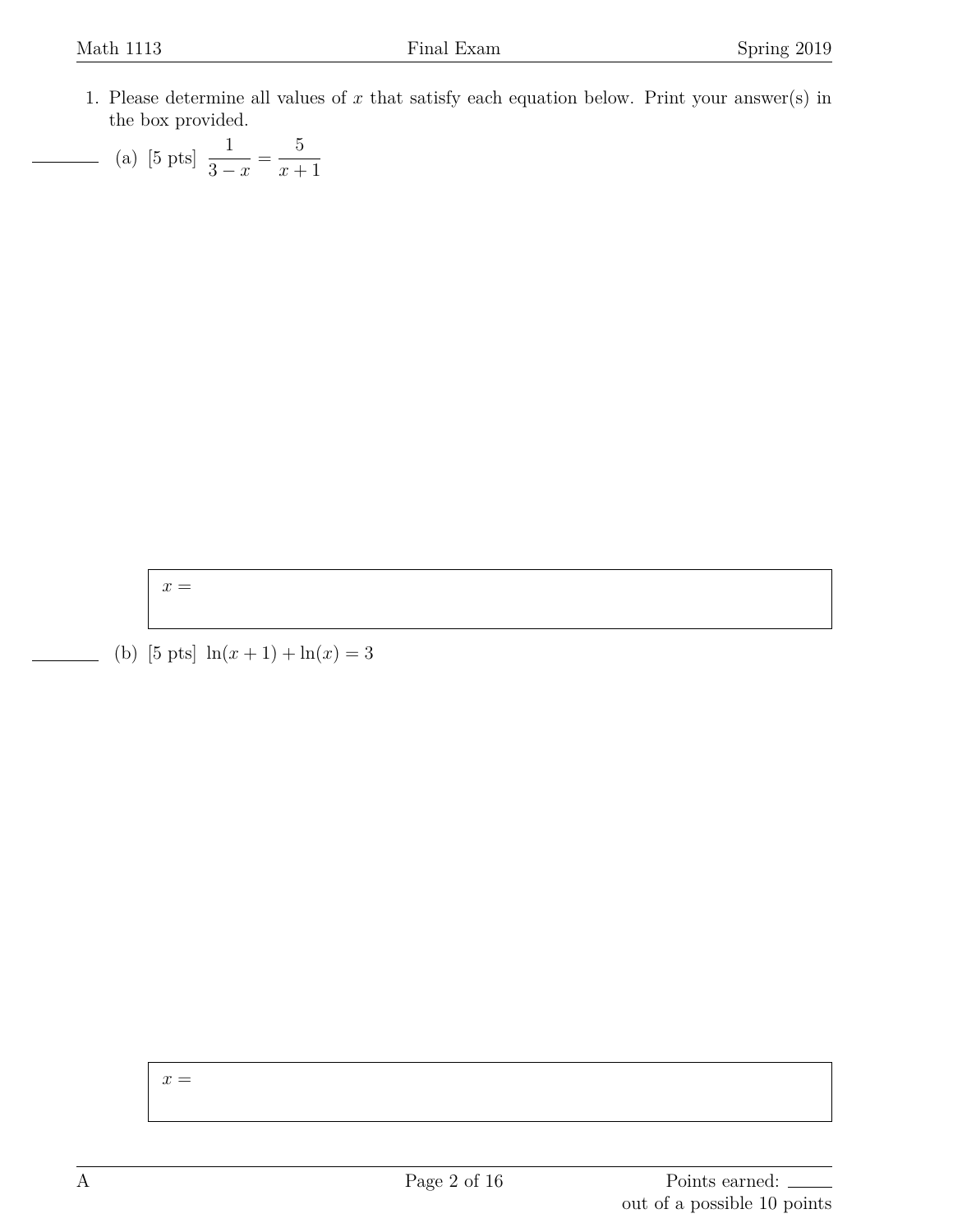(c) [5 pts]  $6 \cdot 5^x = 12^x$ 

 $x =$ 

(d) [5 pts] tan(*x*) = 1.4 where *x* is in the third quadrant and  $0 \le x < 2\pi$ . (Your answer should be in radians and can be the exact answer or approximate the answer to within two decimal places.)

 $x =$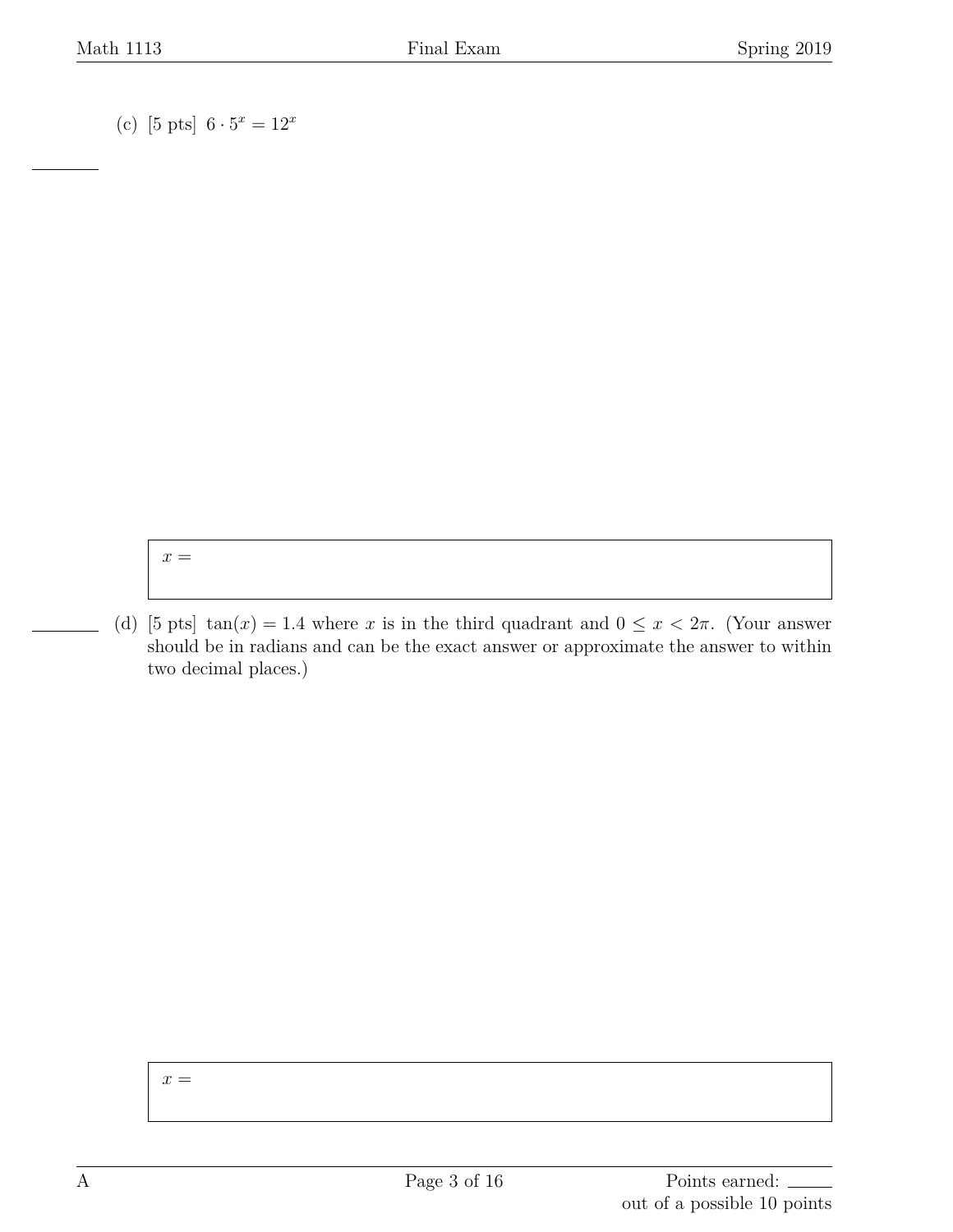- <span id="page-3-0"></span>2. Please determine the *x* and *y* intercepts for each relationship given below. Also determine if each relationship given below is a function, and briefly explain your reasoning.
	- (a) [5 pts] The graph of the relationship is given in the figure below. (Determine the intercepts and whether or not  $y$  is a function of  $x$ .)



(b) [5 pts] The relationship given by

$$
y + x^2 + 1 = 0.
$$

(Determine the intercepts and whether or not *y* is a function of *x*.)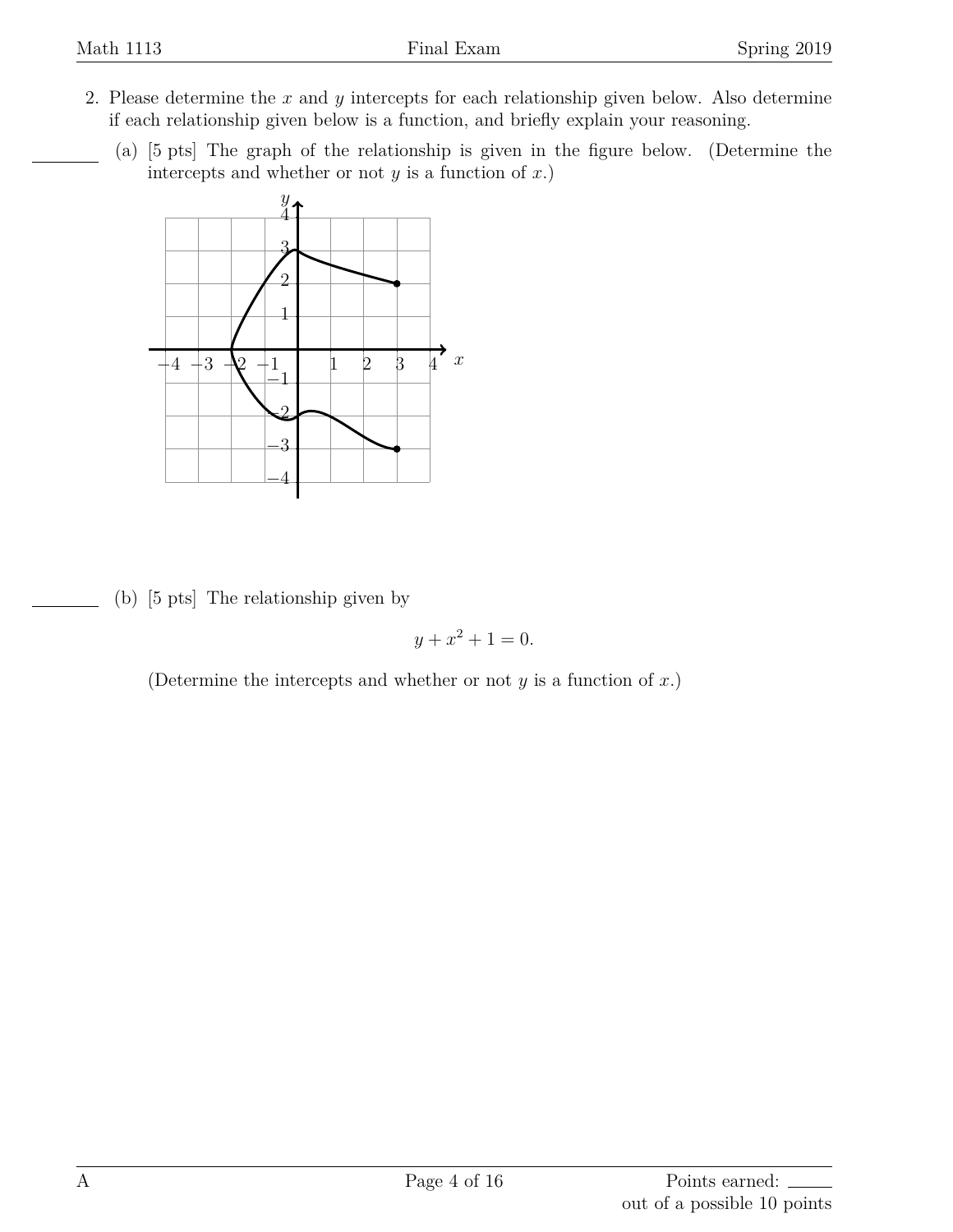<span id="page-4-0"></span>3. A function is given by

 $h(x) = 3 \cdot e^{-5x}$ .

(a) [6 pts] Please determine the domain and range of the function.

(b) [6 pts] Please determine the average rate of change of the function from  $x = 1$  to  $x = 3$ . (Your answer should be exact.)

(c) [3 pts] Please determine the distance between the two points on the graph of the function from  $x = 1$  to  $x = 3$ . (Your answer should be exact.)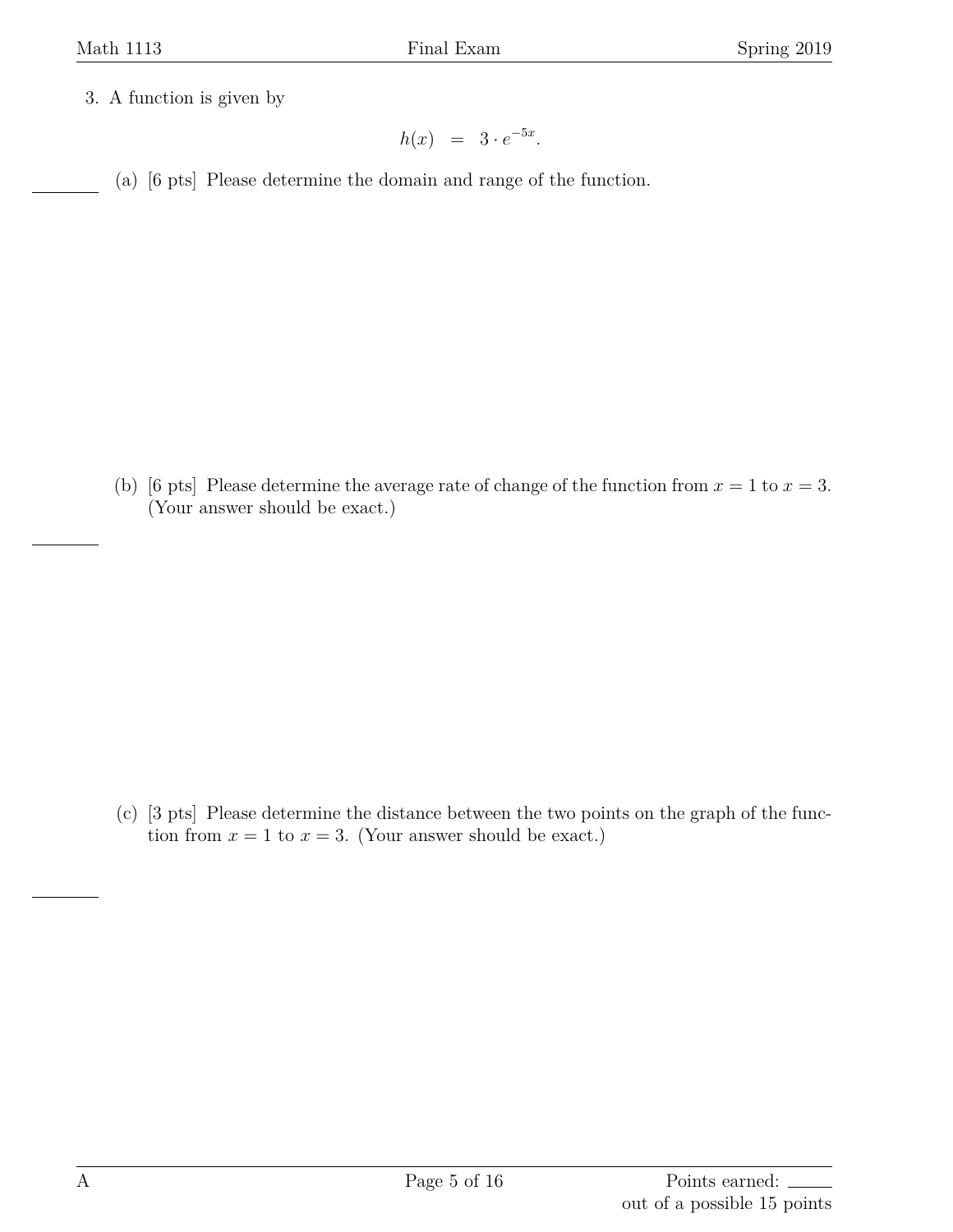<span id="page-5-0"></span>4. The graph of a function, *g*, is given in the plot below.



- (a) [5 pts] Please determine the domain and range of the function.
- (b) [5 pts] Please determine the intervals where the function is increasing and where it is decreasing.
- (c) [5 pts] Please determine any local minimums and local maximums. (Do not include the endpoints.)
- (d) [5 pts] Does an inverse exist for this function? (Briefly explain how you reached your conclusion.)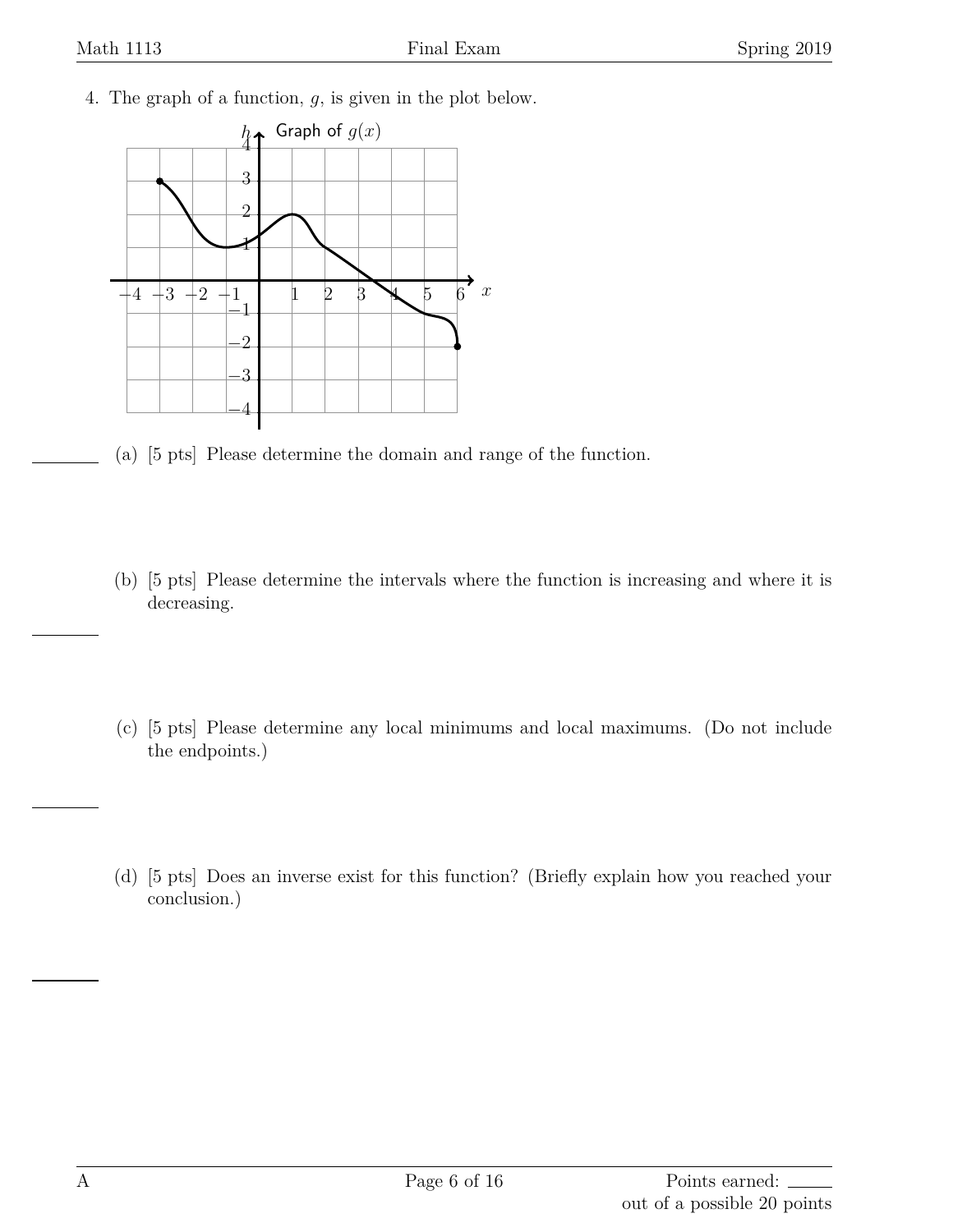- <span id="page-6-0"></span>5. For each scenario below circle the phrase that best describes the **kind** of function that will best approximate the phenomena described.
	- (a) [5 pts] The number of ovens assembled given the time of day for a factory in which a constant 150 ovens are produced per hour.

| Linear   | Quadratic | Exponential                                                                 | Logistic | Trigonometric |
|----------|-----------|-----------------------------------------------------------------------------|----------|---------------|
| Function | Function  | Function                                                                    | Function | Function      |
| (b)      |           | [5 pts] The number of hours of sunlight in a day given the day of the year. |          |               |
| Linear   | Quadratic | Exponential                                                                 | Logistic | Trigonometric |
| Function | Function  | Function                                                                    | Function | Function      |

(c) [5 pts] Amount of money in a bank account with compounded interest and no withdrawals.

| <i>L</i> inear | Quadratic | Exponential | Logistic | Trigonometric |
|----------------|-----------|-------------|----------|---------------|
| Function       | Function  | Function    | Function | Function      |

<span id="page-6-1"></span>6. Two functions, *u* and *w* are given below. Use the definitions of the functions to answer the questions below. Show all of your work or explain how you determined your result. If a value does not exist briefly explain why not.

|                | $\boldsymbol{x}$ | w(x)                 |
|----------------|------------------|----------------------|
|                | U                | റ                    |
|                |                  |                      |
| $u(x) = x^2$ . | 2                | 1                    |
|                | $\mathbf{Q}$     | $\mathbf{I}$<br>$-1$ |
|                |                  | $\Omega$             |

- (a) [6 pts] Please determine the exact value of  $u(w(3))$
- (b) [6 pts] Please determine the exact value of  $w^{-1}(2)$
- (c) [6 pts] Please determine the exact value of  $w^{-1}(u(0))$
- (d) [4 pts] Please determine the exact value of  $u^{-1}(w(0))$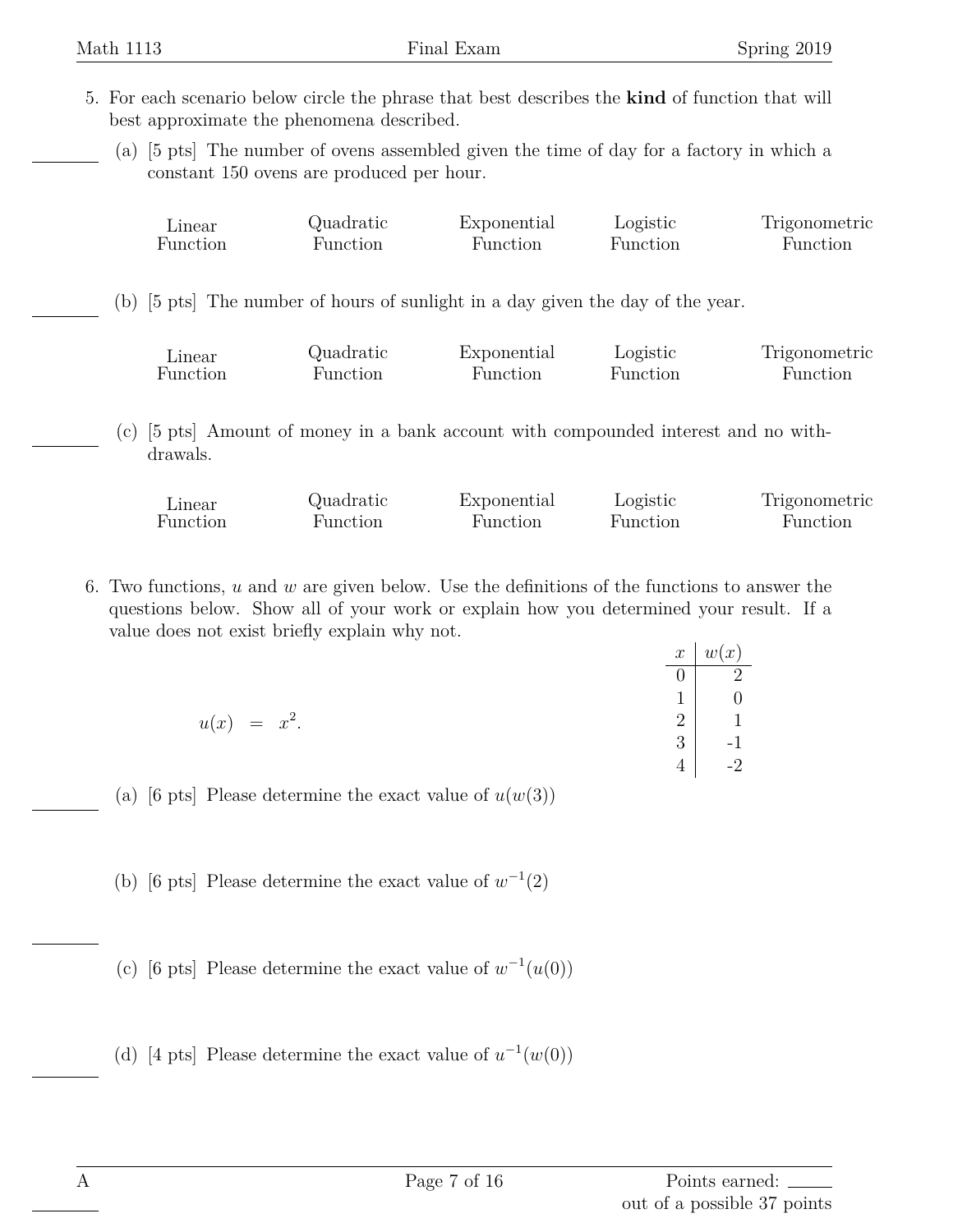- <span id="page-7-0"></span>7. Express each of the following polynomials in factored form.
	- (a) [5 pts]  $2x^2 + 5x 3$

(b) [5 pts]  $x^3 - 2x^2 - 40x - 64$  (Note: One of the roots of the polynomial is  $x = -4$ .)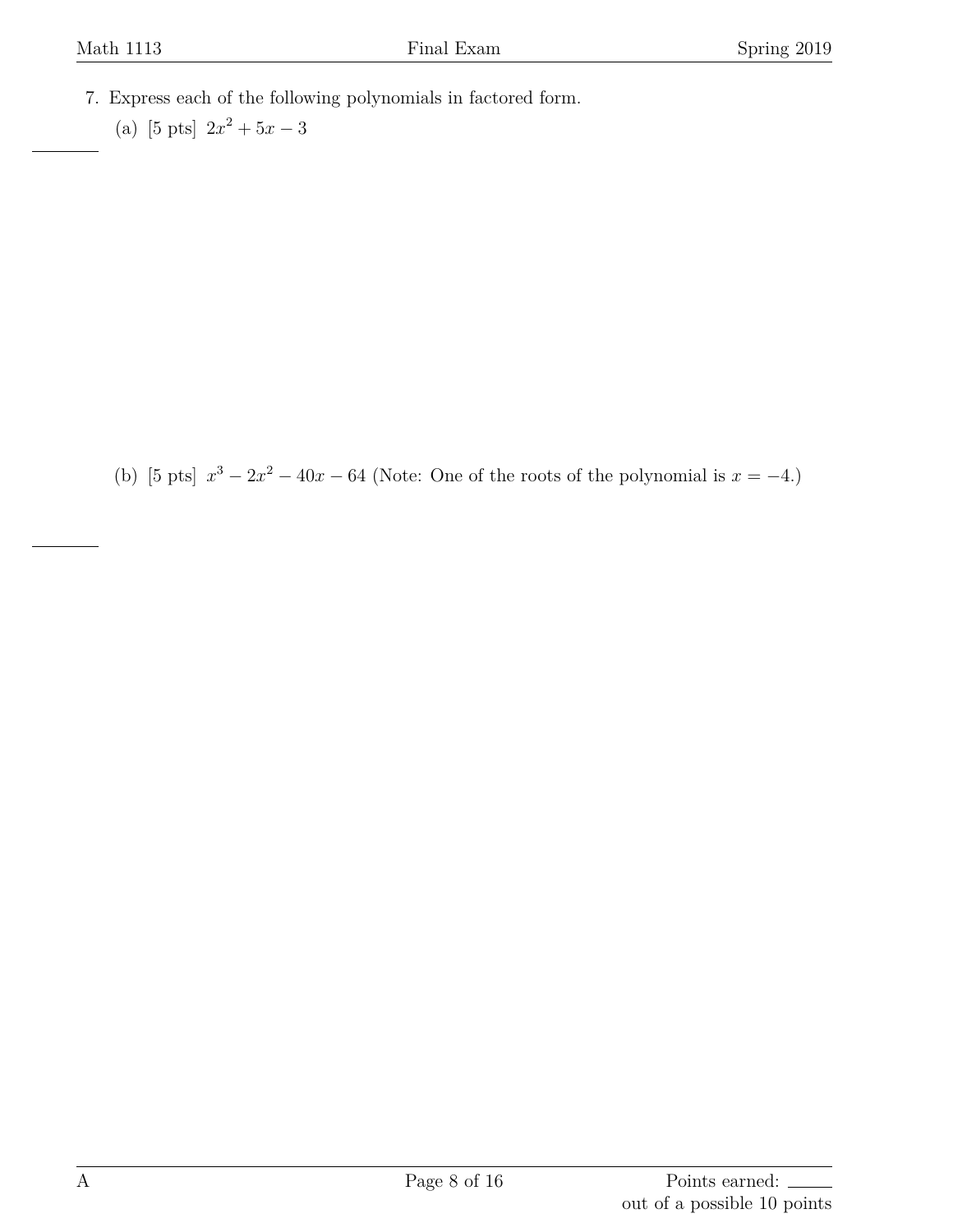<span id="page-8-0"></span>8. [5 pts] Please determine a quadratic function that has its vertex at (3*, −*2) and has a *y*intercept at  $y = 6$ . Is this the only quadratic function that satisfies the given requirements?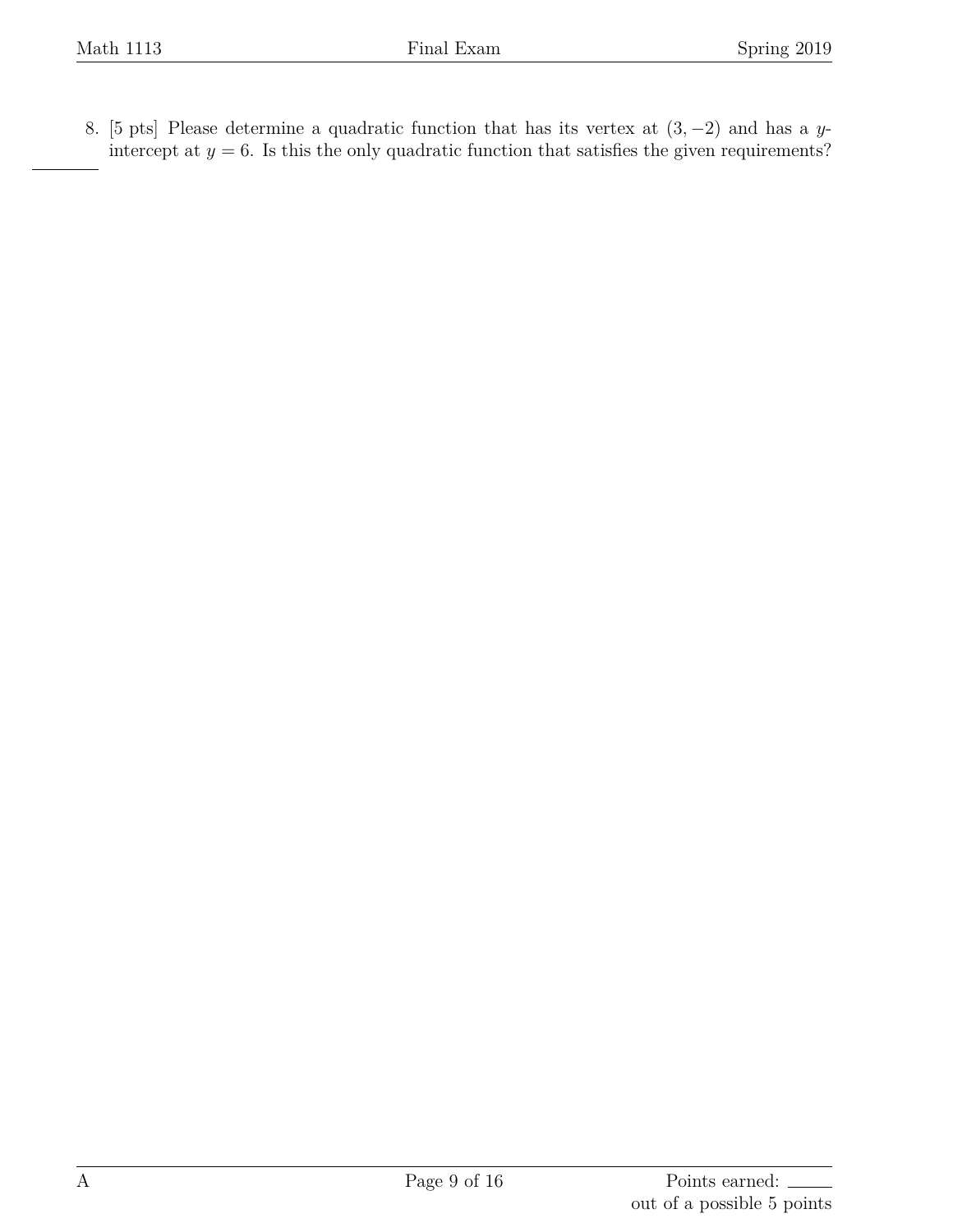<span id="page-9-0"></span>9. [10 pts] The Dread Pirate Bobby is watching a Spanish galleon from the crow's nest, and he is 20m above the surface of the water. The angle of depression for the pirate's line of site is 3 *◦* . How far is the Spanish galleon from the pirate ship? (Your answer can be the exact answer or approximate the answer to within two decimal places.)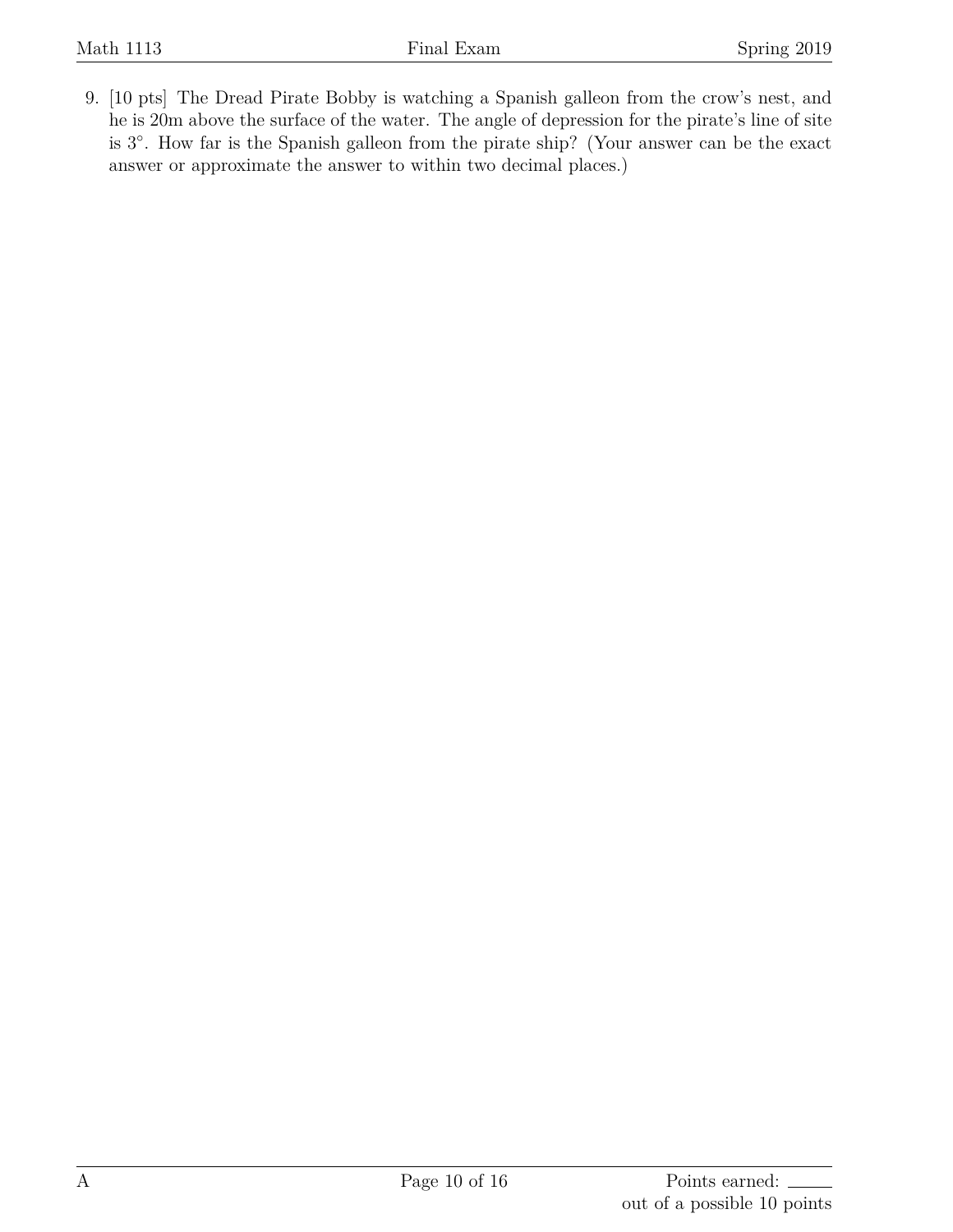- <span id="page-10-0"></span>10. A bank offers a new account that guarantees customers will receive a fixed interest that will be compounded monthly.
	- (a) [5 pts] A customer initially invests \$1,000. If the interest is 3.5% compounded monthly how long must a customer keep their money in the account so that their initial investment will increase by a total of 25%?

(b) [5 pts] The bank wishes to guarantee that a customer's initial investment will increase by 15% in five years. What should the monthly compounded interest rate be?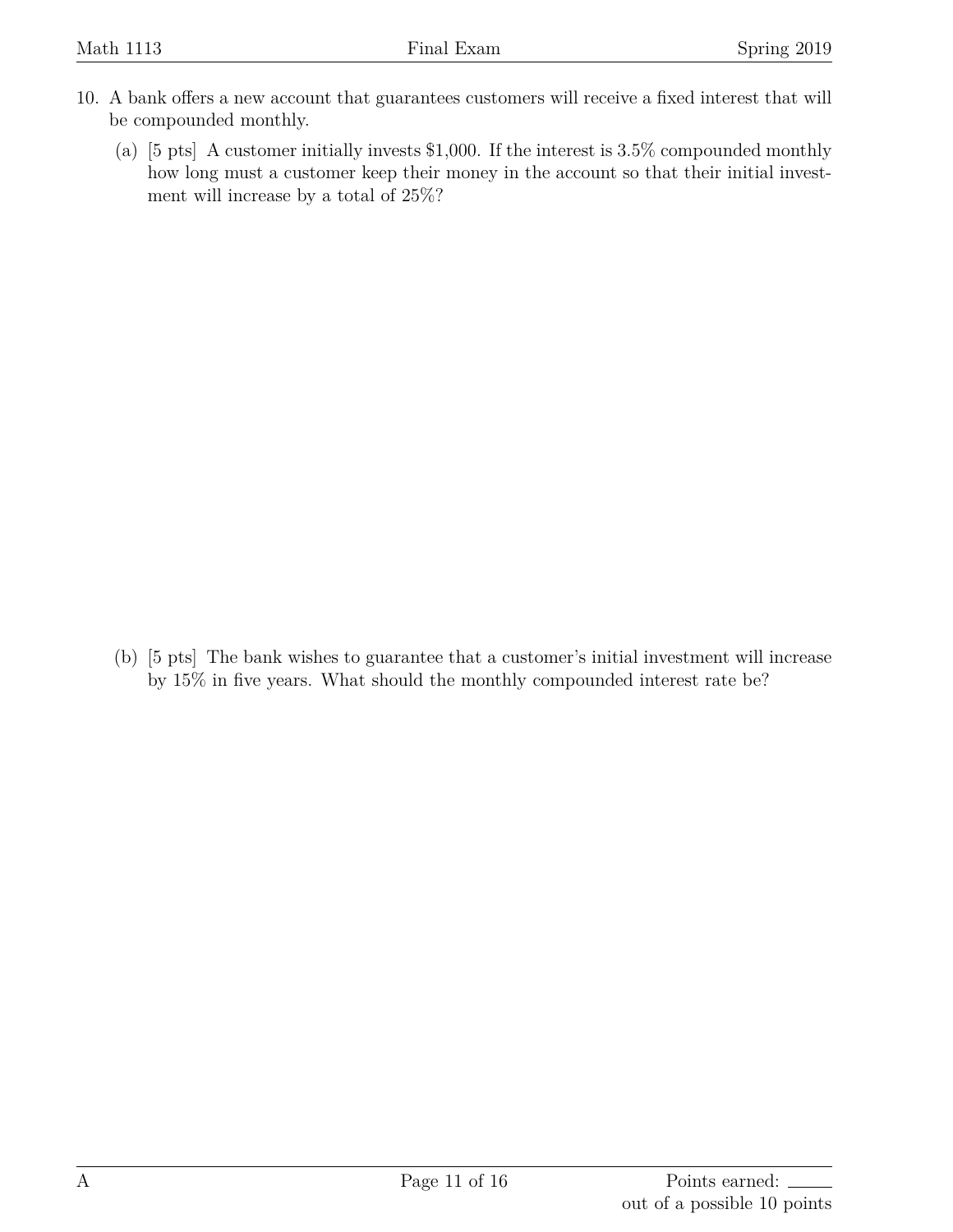

<span id="page-11-0"></span>11. (a) [5 pts] Please determine a formula for the function below expressed as a sine function.

(b) [5 pts] Use the axis below to make a rough sketch of the function

$$
h(x) = \cos\left(\frac{\pi}{3}x - \frac{\pi}{3}\right) - 2.
$$

Indicate and label two local maxima and one local minima.

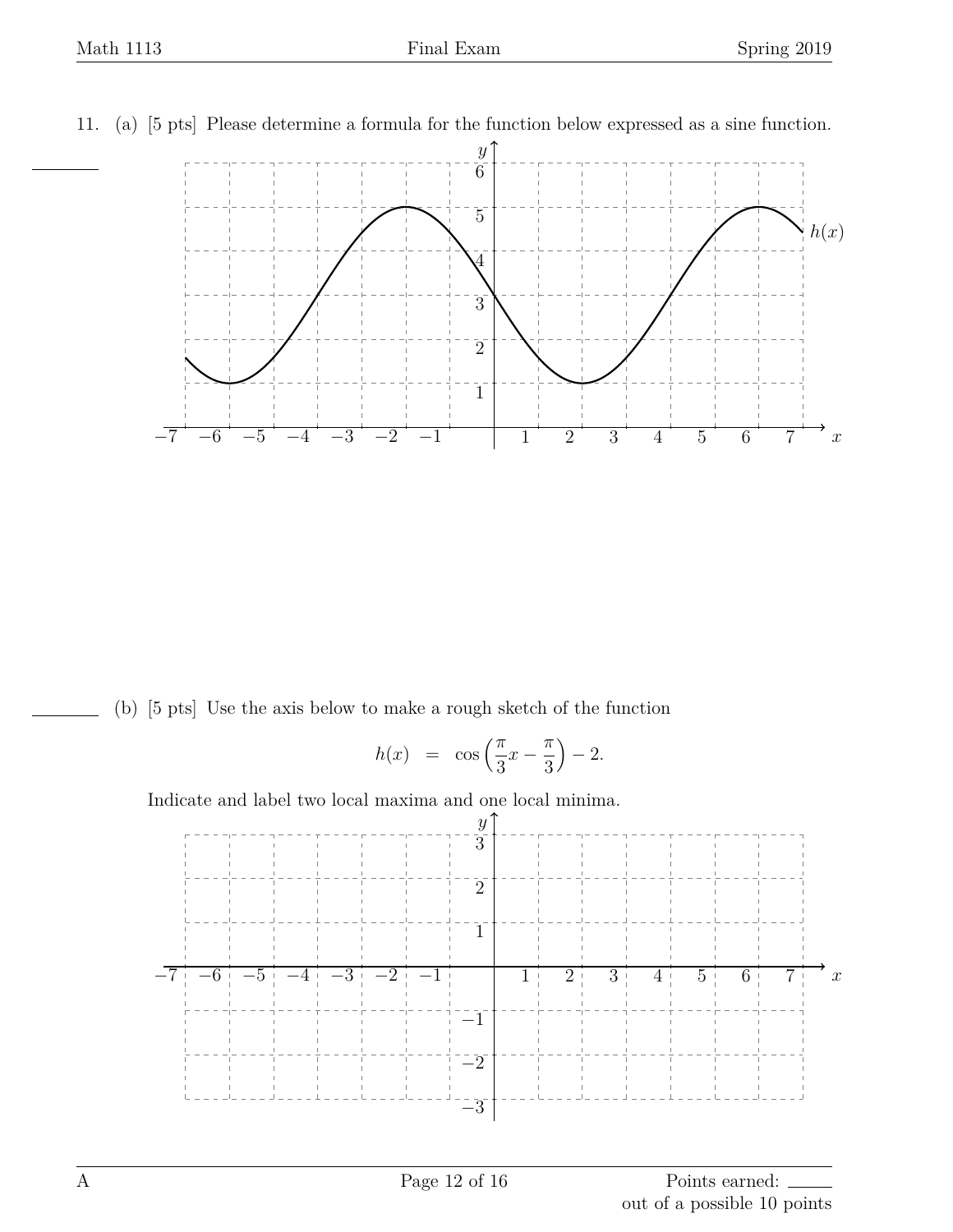<span id="page-12-0"></span>12. The body volume versus the brain volume for an order of beetles, Coleoptera, was examined in a paper by Polilov and Makarova.<sup>[1](#page-12-1)</sup> The authors found that the volume of an insect's brain was related to the volume of the insect's body by the relationship

 $\text{Brain Volume} = 0.0800 \cdot (\text{Total Volume})^{0.699}.$ 

(All volumes are measured in nanoliters (nl).)

(a) [5 pts] A beetle is captured, and its total volume is estimated to be 250nl. What is the estimated volume of its brain? (Your answer can be exact or should be to within 0.01nl.)

(b) [5 pts] A fragment of an ancient beetle is found in a piece of amber, and the volume of its brain is estimated to be 50nl. Assuming that the relationship above still holds, determine an estimate for the volume of the whole beetle. (Your answer can be exact or should be to within 0.01nl.)

<span id="page-12-1"></span><sup>&</sup>lt;sup>1</sup>The scaling and allometry of organ size associated with miniaturization in insects: A case study for Coleoptera and Hymenoptera, Polilov, Alexey A. and Makarova, Anastasia A., *Scientific Reports*, Number 7, 22 Feb 2017.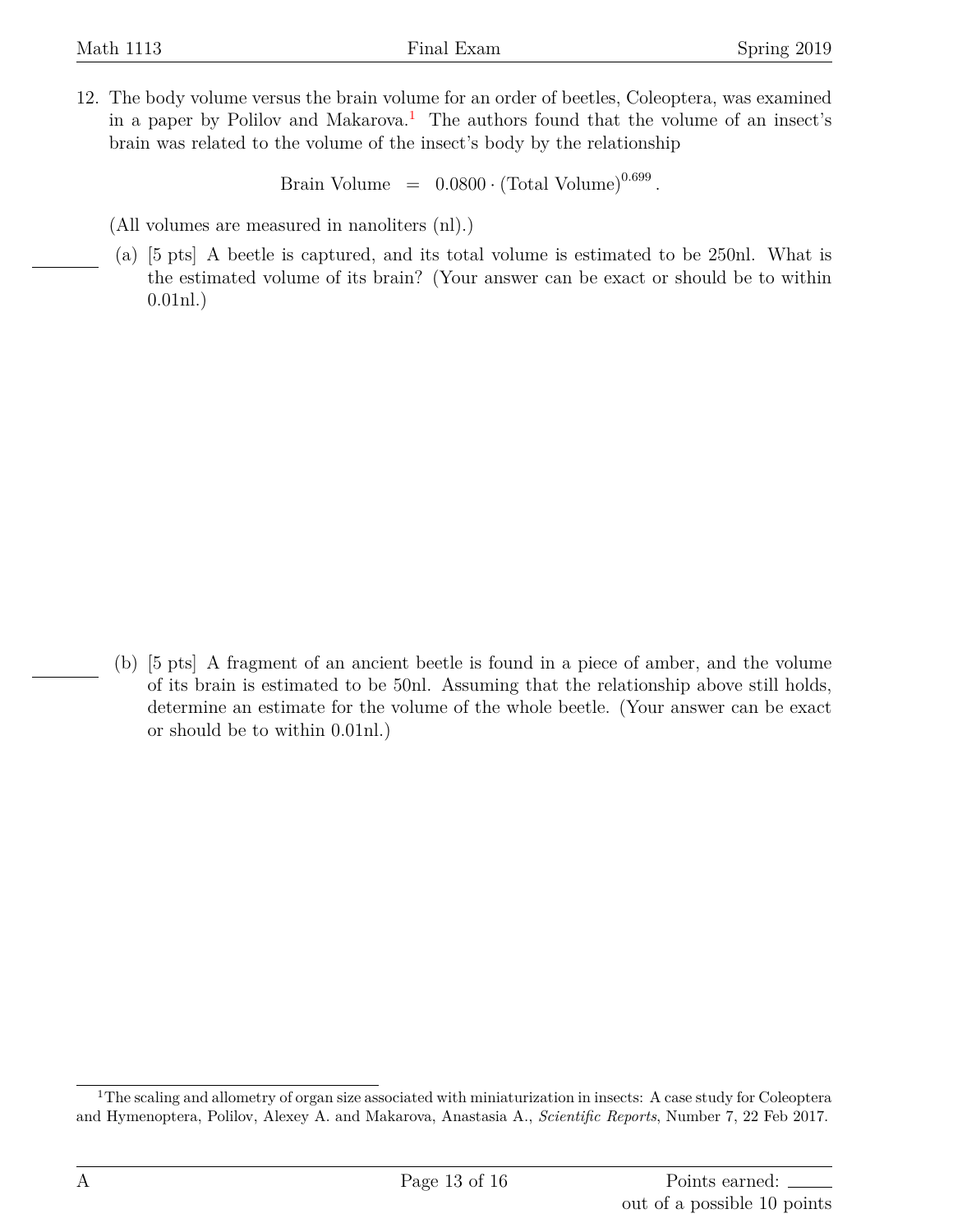- <span id="page-13-0"></span>13. [10 pts] You have two decaying substances, Blue Stuff and Red Stuff. The Blue stuff initially has a mass of 10 mg, and one month later it goes down to 7.7 mg, and one month after that it goes down to 5.4 mg. The Red Stuff initially has a mass of 9 mg, then one month later goes down to 6 mg, then one month after that it goes down to 4 mg.
	- (a) [5 pts] One quantity is decaying linearly, the other one is decaying exponentially. Which is which? (Briefly explain your reasoning.)

(b) [5 pts] Please determine the equation for the amount of the substance that is decaying exponentially as a function of time.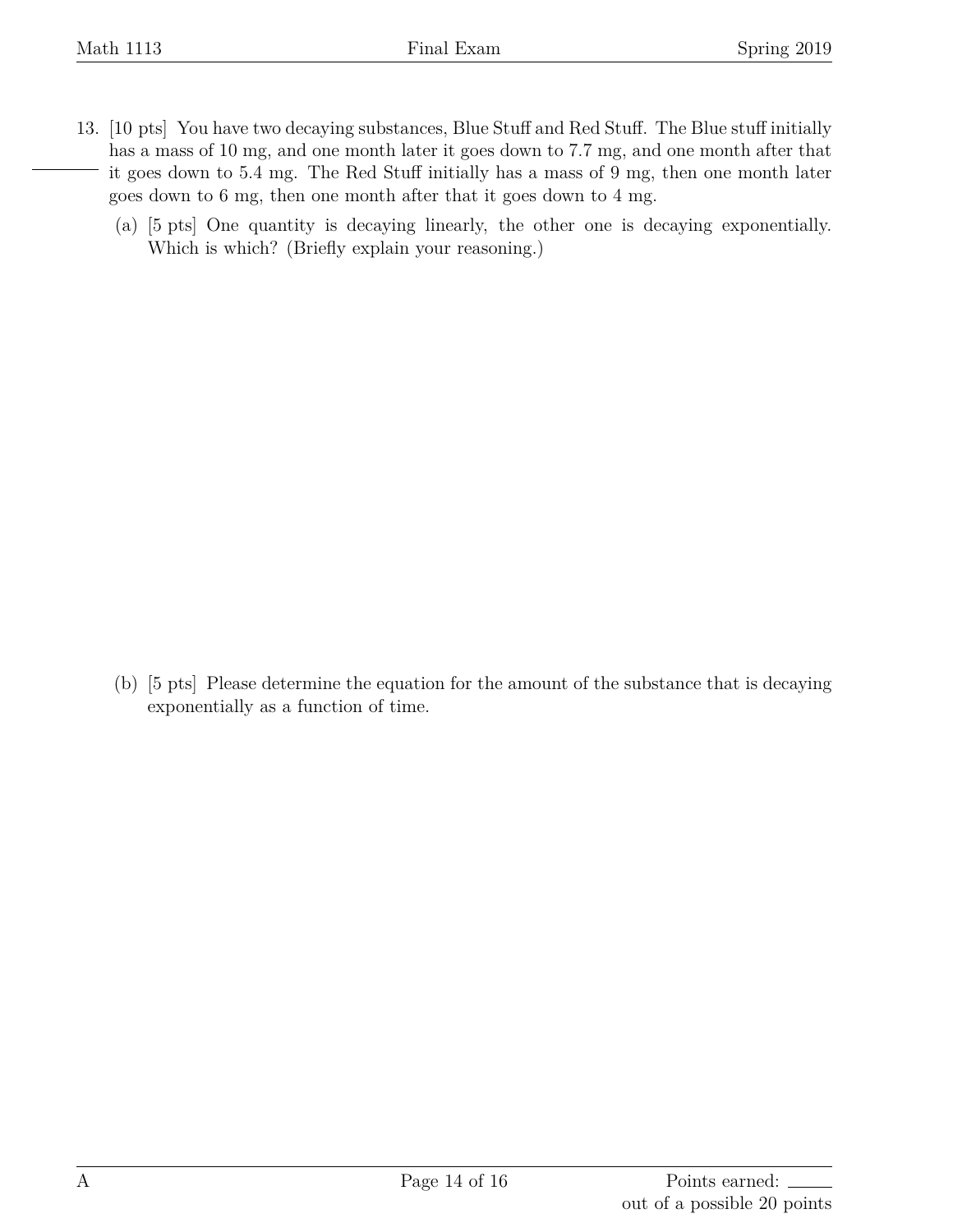<span id="page-14-0"></span>14. [10 pts] A game for small children will be constructed, and it includes two squares. The sum of the perimeters of the two squares will be ten centimeters. Determine the dimensions of the two squares that will minimize the total combined area. (Demonstrate that your answer is correct and do not make a guess based on intuition.)